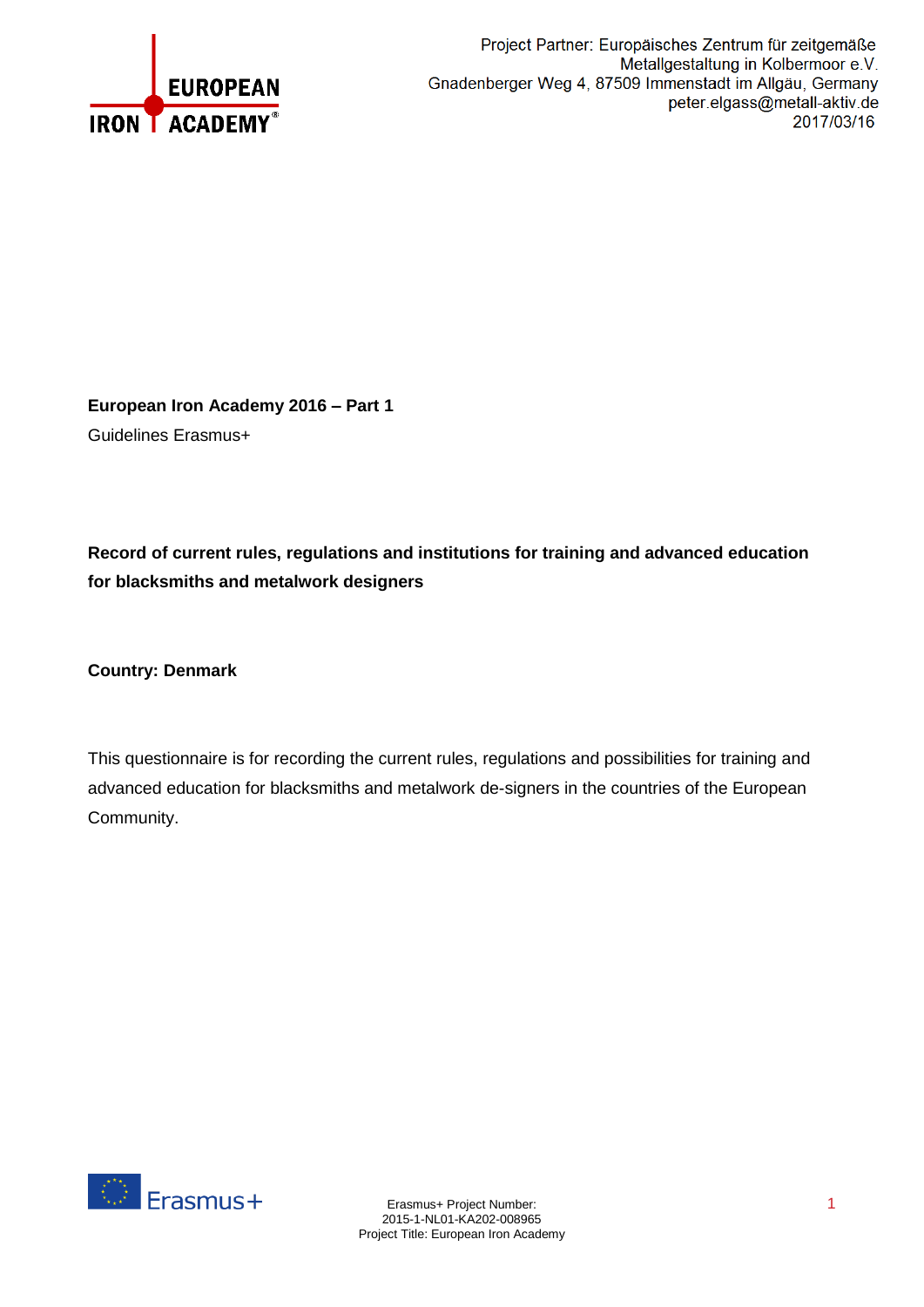

1. Which Ministry is responsible for Careers and Employment in your country? *Address / persons responsible* 

*The ministry of education: Undervisningsministeriet, Ministry for Children, Education and Gender Equality Frederiksholms Kanal 21 DK-1220 Copenhagen K Phone +45 3392 5000 Fax +45 3392 5567 [www.uvm.dk](http://www.uvm.dk/)*

2. Which trade/professional association is responsible in your country for blacksmiths and metalwork designers?

*Dansk Metal, Molestien 7, 2450 København SV, Telefon 33 63 20 00, metal@danskmetal.dk [www.danskmetal.dk](http://www.danskmetal.dk/)*

3.a) Who is legally responsible for the training of blacksmiths and metalwork designers in your country?

3.b) What aid/help (governmental or private) is offered in your country and to what conditions?

*Questions 3-7: There is no official education of blacksmiths or creative metal design in Denmark, No governmental schools, and no private schools. There are a few people offering weekend courses in basic blacksmithing, but not to any professional standart. Anyone wanting such education in Denmark must attend schools or other education outside Danmark. Some courses occationaly are financed by the danish education system, but not as a rule.*